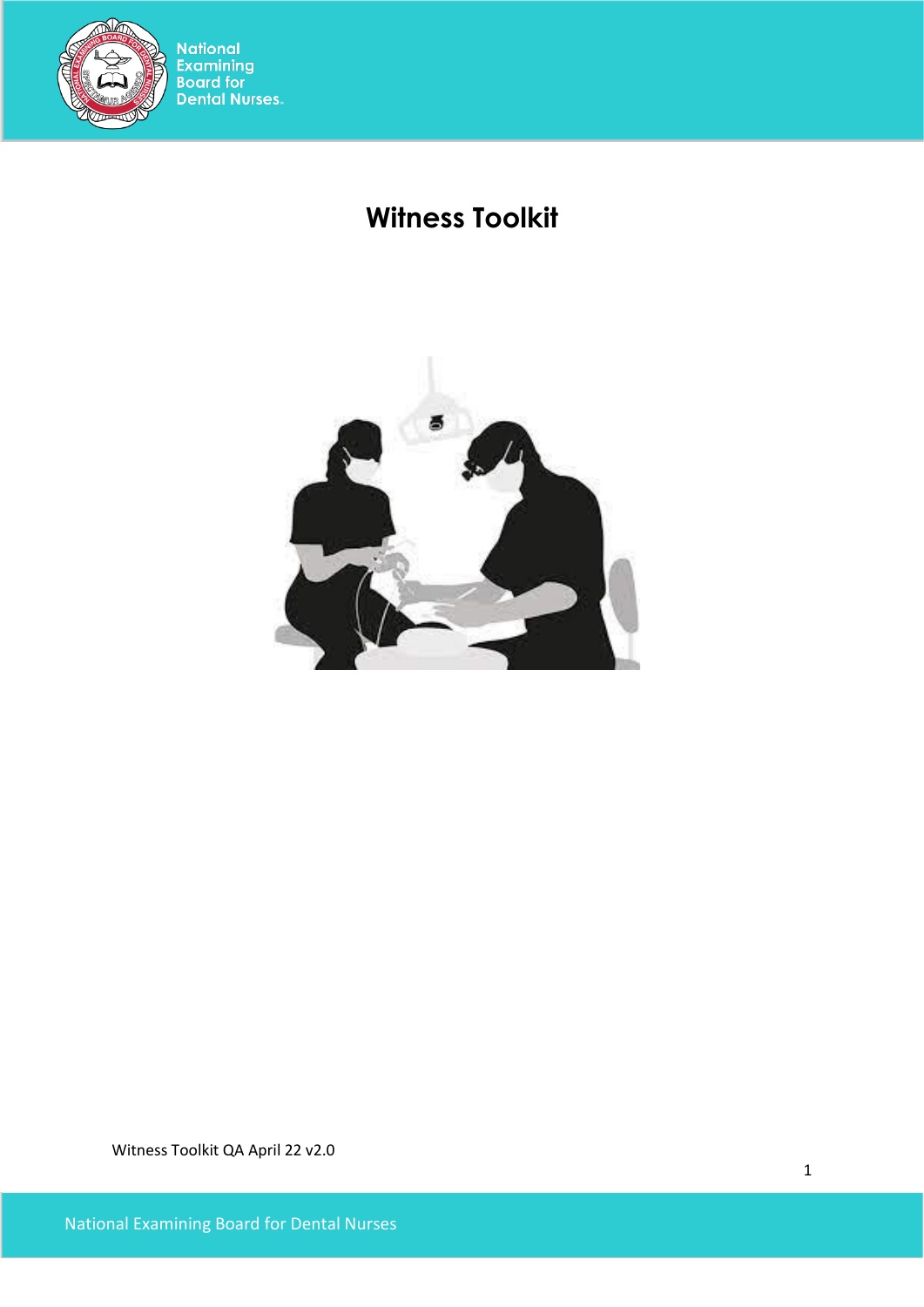

# **Contents page**

|                                                       | Page    |
|-------------------------------------------------------|---------|
| What is a Witness?                                    | Page 3  |
| Who can be a Witness?                                 | Page 3  |
| The Role of the Witness                               | Page 3  |
| Key element of the Witness role                       | Page 3  |
| How does a Witness sign off Learner Performance       | Page 4  |
| Witness information and training tools                | Page 4  |
| Video 1 - Relates to PERS Unit 4 Section 4 of the RoE | Page 4  |
| Video 2 - Relates to PERS Unit 5 Section 2 of the RoE | Page 4  |
| Assessment of Competence                              | Page 5  |
| Providing feedback                                    | Page 6  |
| Examples of good feedback                             | Page 6  |
| Examples of Inadequate feedback                       | Page 7  |
| Top Tips for Effective Feedback                       | Page 7  |
| <b>Further Resources</b>                              | Page 7  |
| Appendix A                                            | Page 8  |
| Appendix B                                            | Page 10 |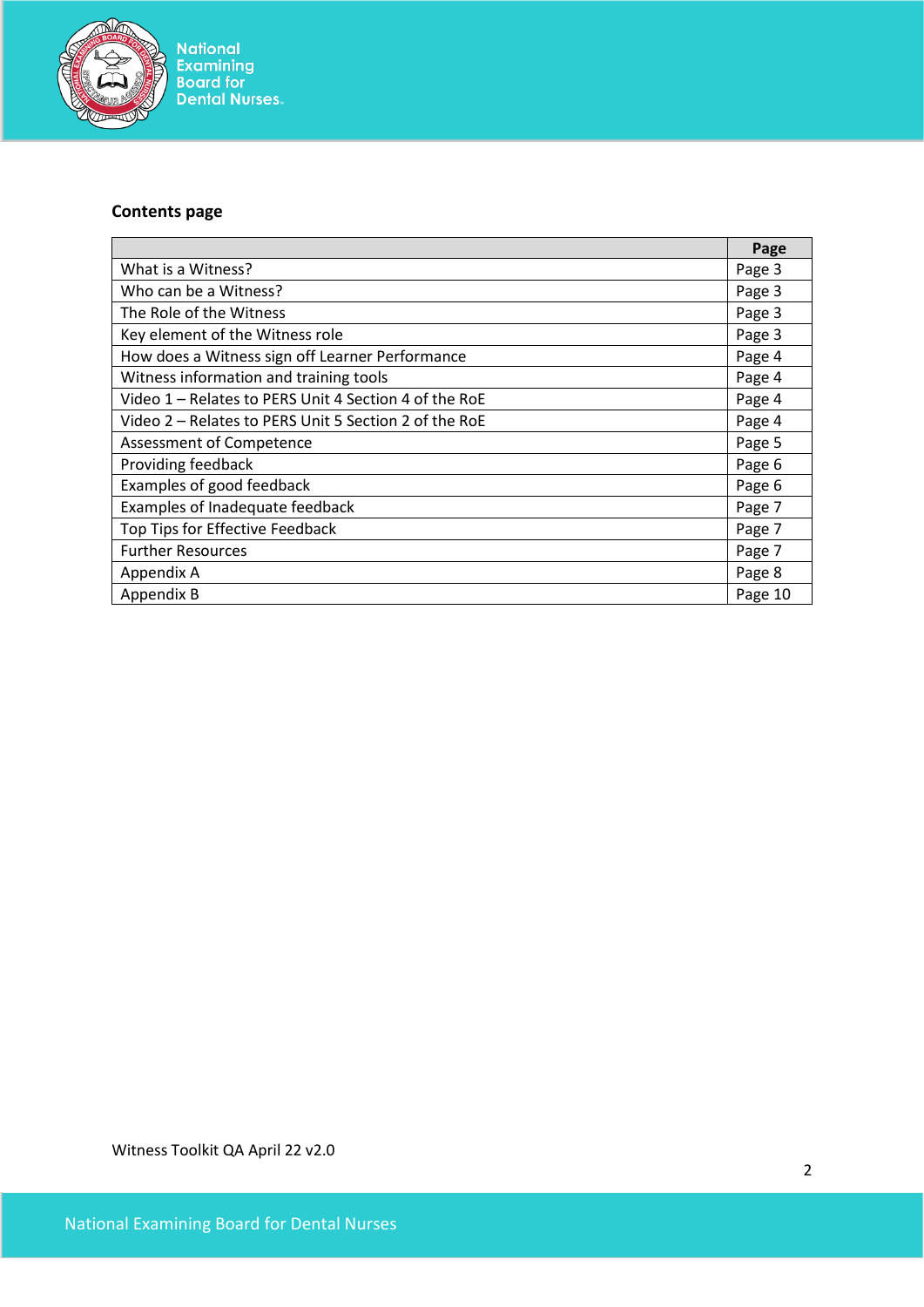

#### **What is a Witness?**

A Witness is an individual who holds the specific qualification, and is registered with the appropriate regulatory body, relevant to the qualification the Learner is undertaking.

#### **Who can be a Witness?**

All Witnesses must meet all the following requirements:

- Understand their role within the Learner's training programme
- Be occupationally competent in the area of expertise this should be credible and clearly demonstrable through continued professional development
- Must be registered with an appropriate professional body, for example the GDC, GMC, HCP (for certain post-registration qualifications) – Consideration must also be given if the registrant has any conditions in place i.e. would the learner be at risk
- Must have completed an induction with the Centre, this can be face-to-face, by phone or other suitable means of communications, prior to the commencement of the programme
- The Witness is not required to hold an assessor qualification.

#### **The Role of the Witness**

The role of a Witness is to provide confirmation and testimony of the Learner's competence in the relevant clinical procedure or activity, all of which are clearly mapped to GDC Learning Outcomes set out in the qualification content. The testimony must relate directly to the Learner's performance in the workplace and can only be signed off by the Witness who has directly observed the task.

A key part of the training for Learners is their Record of Experience (RoE) or Record of Competence (RoC), it documents their development over the course of the programme and the Witness must ensure the Witness asset is completed within 14 days from the date of the clinical date of activity, this details the Learner's competencies in the specific clinical procedure.

#### **Key element of the witness role**

• Observing practice and performance, providing constructive feedback, both verbally and within the witness asset, accordingly

Depending on the Learner's placement, they may have multiple Witnesses, this could mean that a Witness may only support the Learner with one clinical assessment or multiple assessments. Regardless of this, the key responsibilities and expectations are the same.

It is important to note that the registration of any Witness is at risk if they knowingly make a false declaration within the RoE or RoC. By stating a Learner is competent, the Witness is confirming that the Learner has demonstrated the clinical skills to assure the Witness that the Learner will be able to complete the task independently.

Should a Learner's performance be questioned by the professional body in the future, the Witness may be called upon to justify their decision.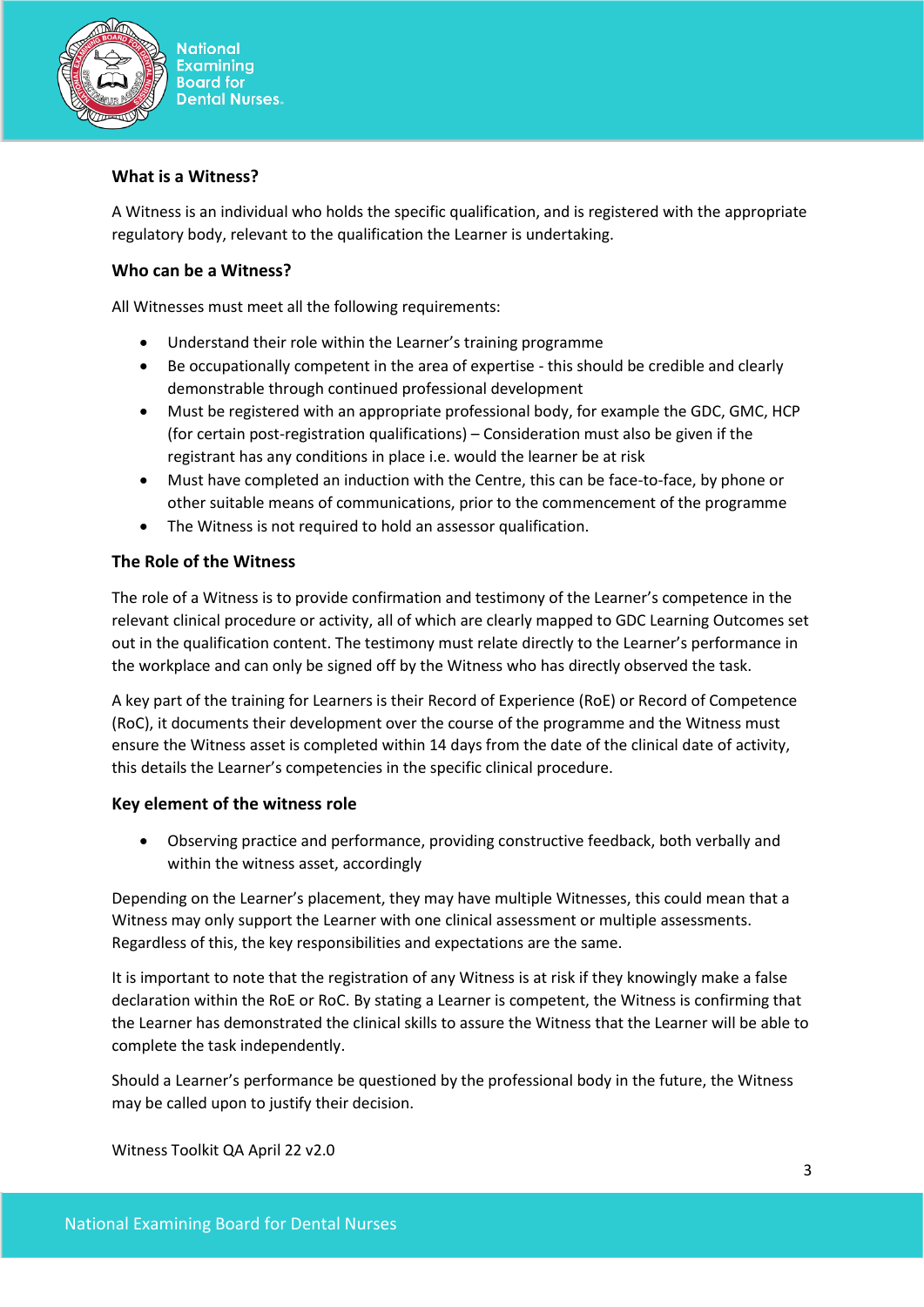

**National Examining Board for Dental Nurses.** 

It is the Centre's responsibility to assess the Learner's overall performance against the set criteria provided by NEBDN, to ensure a standardised learning programme has been followed. Therefore, the final decision relating to the Learner's RoE/RoC is still the responsibility of the Centre.

# **How does a Witness sign off Learner Performance?**

The Witness will provide feedback on the Learner's activity on the witness asset, either via the PebblePocket app on a mobile device or on a computer using NEBDN's educational platform PebblePad. The Witness will not have an account with PebblePad, the entry is completed via the Learner's account.

Once the entry is completed it must be instantly saved and locked down by the Witness at the time of entry so that it cannot be changed or amended by the Learner, with a valid email address which has been validated by the Centre, and a signature. This must be completed within a maximum of 14 days of the clinical activity taking place.

Click [here](https://v3.pebblepad.co.uk/spa/#/public/8M5thW5wR4ffW66GkbkZmZWqhW?historyId=qawC5FlgCH&pageId=8M5thW5wR4ffjnwzfx99wGrhpW) for a step-by-step guide as to how a Witness validates a procedure or activity.

## **Witness information and training tools**

Each clinical activity within the RoE/RoC is designed to demonstrate evidence of the Learner's level of competence during the treatment of patients. There is the potential that multiple competencies may be demonstrated during the treatment of one patient.

NEBDN has provided two training videos, which can be found on YouTube at:

## <https://www.youtube.com/watch?v=diA3mWGFYOA>

#### [https://www.youtube.com/watch?v=Uib5Qkt\\_tsI](https://www.youtube.com/watch?v=Uib5Qkt_tsI)

It is important to note that the training videos available specifically relate to The National Diploma in Dental Nursing Qualification only.

## **Video 1 – Relates to PERS Unit 4 Section 4 of the RoE**

This provides a simulation of a Learner undertaking the Removable Prosthesis Procedure. This will enable the Witness to test their skills to provide feedback and complete the grading process. Please refer to Appendix A for an example of the criteria and assessment process.

## **Video 2 – Relates to PERS Unit 5 Section 2 of the RoE**

This provides a simulation of a Learner undertaking the Local Anaesthetic Procedure. This will enable the Witness to test their skills to provide feedback and complete the grading process. Please refer to Appendix B for an example of the criteria and assessment process.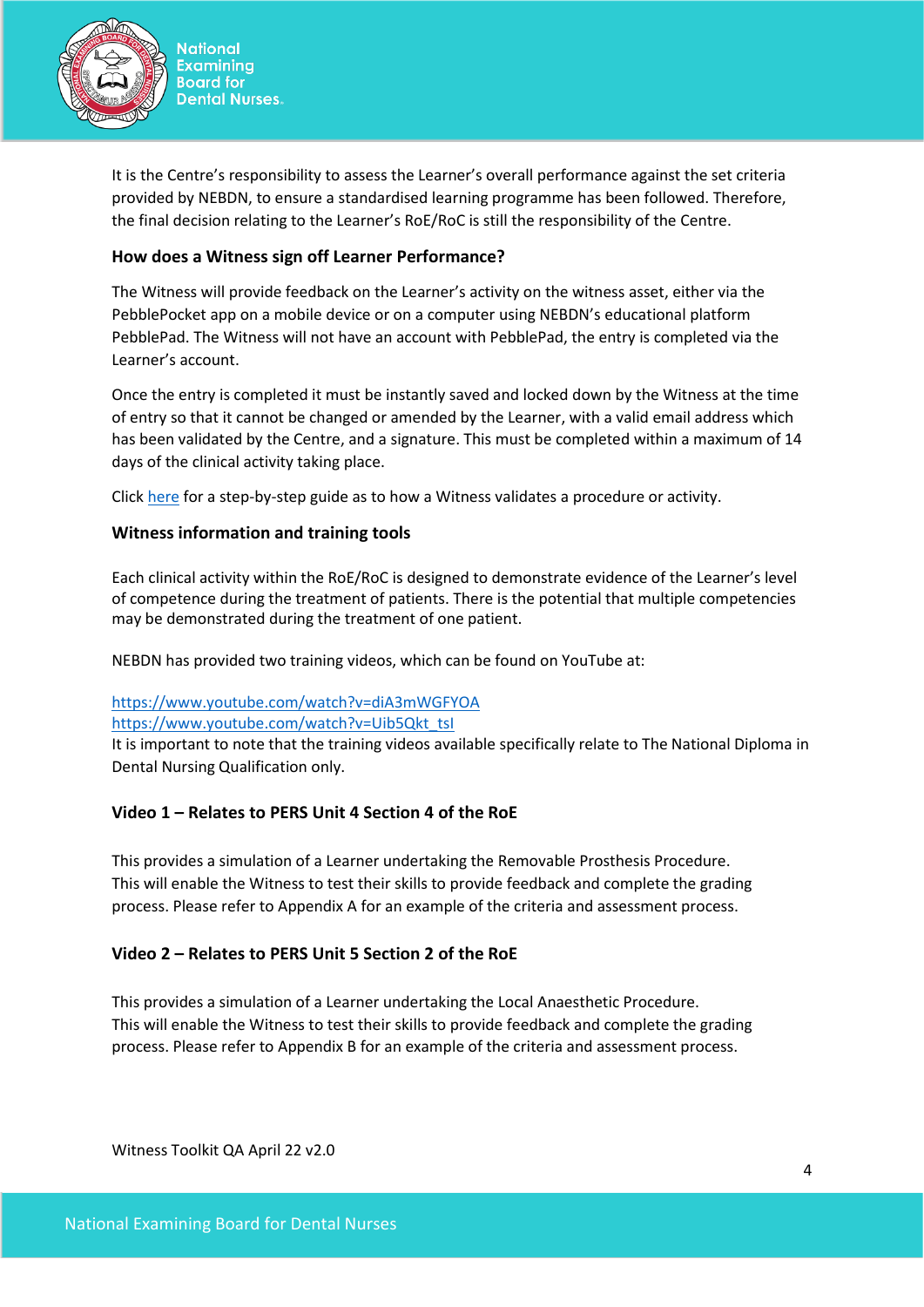

#### **Assessment of Competence**

For each case, the Learner's competency must be assessed in line with the GDC domains of professional practice:

1. Clinical

The Learner demonstrated knowledge and clinical skills appropriate for the patient's condition and the type of sedation being used.

2. Professional

The Learner demonstrated professionalism in his/her duties and effective team working towards the delivery of safe, effective care.

3. Communication

The Learner communicated appropriately, effectively and sensitively with patients, their relatives or carers and colleagues.

4. Management and Leadership

The Learner managed themselves and the clinical environment in line with current standards and guidelines.

| <b>PERS/PCAS Grade</b>    | <b>Criteria</b>                                                               |
|---------------------------|-------------------------------------------------------------------------------|
| Not yet competent         | In the view of the Witness, the Learner's skills are not yet adequate in this |
|                           | area to a level you expect.                                                   |
|                           | In the view of the Witness, the Learner's skills meet or exceed the level     |
| Competent                 | you would expect.                                                             |
| <b>DOCS Grade (RoC)</b>   | <b>Criteria</b>                                                               |
| Unsafe                    | In the view of the Witness, the Learner demonstrated unsafe clinical          |
|                           | practice relating to the requirements expected.                               |
|                           | In the view of the Witness, the Learner demonstrated below the expected       |
| <b>Below Expectations</b> | standards of clinical practice.                                               |
|                           | In the view of the Witness, the Learner was able to meet the expected         |
| <b>Meets Expectations</b> | standards of clinical practice.                                               |
|                           | In the view of the Witness, the Learner exceeded the expected standards       |
| <b>Above Expectations</b> | of clinical practice.                                                         |
| Unable to Comment         | The Witness is unable to comment.                                             |

For each area the performance in the domain should be graded as:

It is essential for all Witnesses to note that only PERS/PCAS/DOCS which

demonstrate **FULL** competence will count towards the requirements of the RoE/RoC. However, Learners may wish to retain any PERS/PCAS/DOCS that do not meet the expected requirements within their individual PDP to demonstrate the development of their clinical skills throughout their learning journey.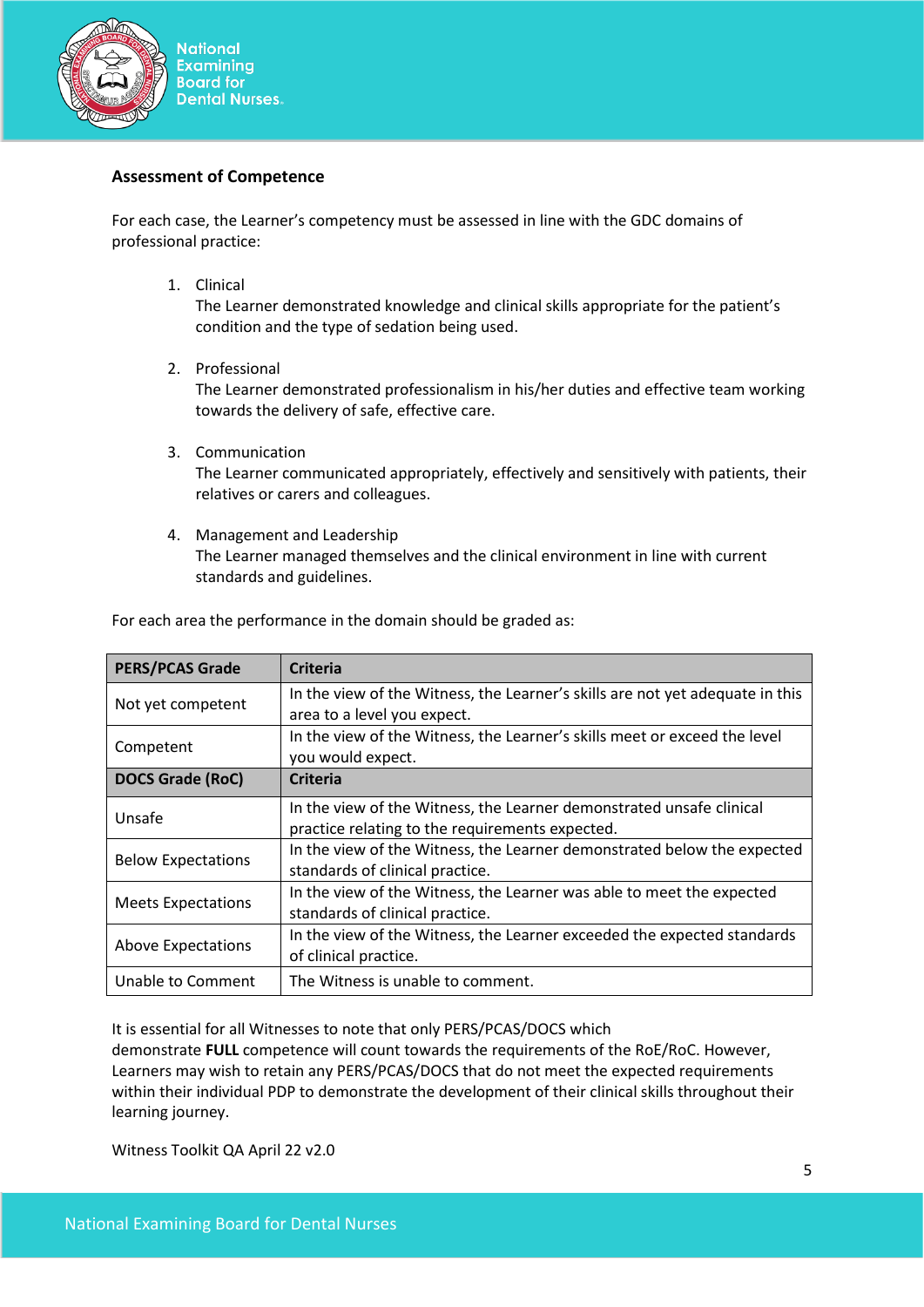

## **Providing feedback**

To ensure feedback is appropriate and fit for purpose, Witnesses must follow the guidance below:

- Witnesses are required to give feedback on each PERS/PCAS/DOCS of the RoE/RoC submitted by the Learner
- All feedback must be constructive highlighting areas of good performance whilst also giving advice where and specifically how improvement is needed
- Avoid the use of the word 'but' because this negates the previous comment, however positive it was, and often gives the impression that the Learner should 'expect the worst' (substitute with the word 'and' instead)
- Refer to the relevant assessment criteria so that feedback is specific to that clinical procedure
- Provide feedback at the time of completion, or within 14 days of the clinical procedure. Any PERS/PCAS/DOCS of the RoE/RoC signed outside the 14 days of the activity will be deemed invalid (unless accompanied by explanatory statement).

#### **Examples of good feedback**

Example 1 – Wilma fully understood the aim of the procedure and was well prepared. They were able to demonstrate each element of the criteria within the 3 key areas decontamination, sterilisation, and professionalism.

Wilma wore appropriate PPE and showed a good level of understanding of the dirty and clean zones and the significance of each. They were able to talk me through the sterilisation process and clear awareness of the national guidelines.

Wilma maintained full awareness of their clinical environment and displayed professionalism throughout and effective decision making. I am confident that Wilma is fully competent in the area.

Example 2 – Fred fully understood the aim of the procedure, they were able to demonstrate each element of the criteria within the 4 key areas preparation, during the procedure, after procedure and professionalism.

Fred was well prepared and had all the equipment required for the procedure including PPE for themselves and the patient. Fred confirmed the procedure with me as the treating clinician and they implemented the appropriate disinfectant methods, which demonstrated a good level of knowledge and understanding.

The patient's needs were met, and they were treated with dignity and respect before and after the procedure. I am confident that Fred is fully competent in the area.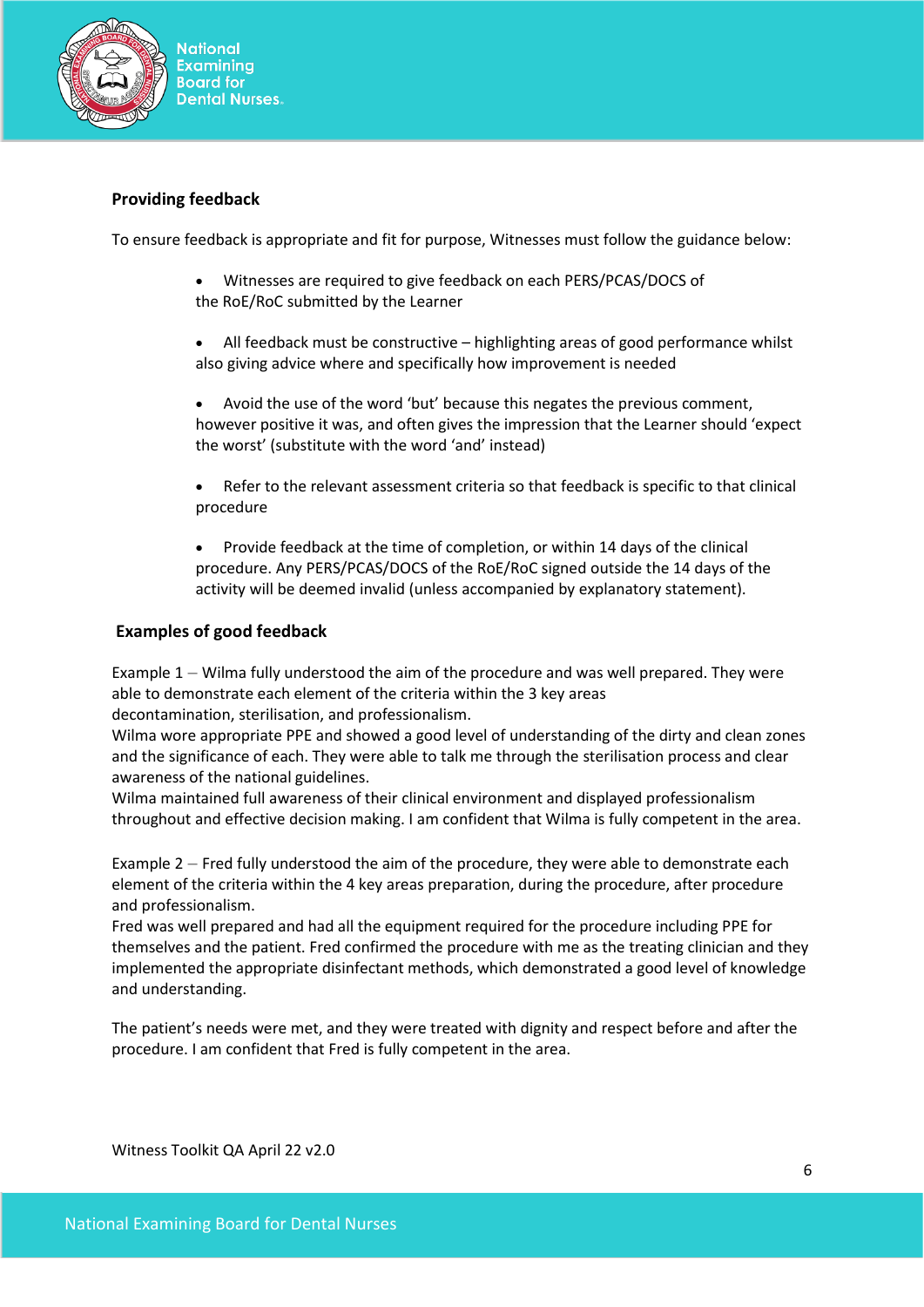

**National Examining Board for Dental Nurses.** 

Example 3 – Betty fully understood the aim of the procedure, they were able to demonstrate each element of the criteria within the 8 key areas of preparation, during the procedure for digital processing, equipment maintenance, waste disposal and professionalism.

Betty was well prepared and had all the equipment required for the procedure including PPE, disinfectant methods, and disposable covers. This demonstrated a good level of awareness and understanding of the clean and dirty zones. Betty was also wearing their radiation monitoring badge and was able to articulate its purpose. Betty supported the patient appropriately, safely and reassured them throughout the procedure.

I am confident that Betty is fully competent in the area and managed themselves in a professional and safe way.

## **Examples of inadequate feedback**

- Example 1 Learner carried out procedure satisfactorily
- Example 2 This PERS has been signed off to satisfactory, well done
- Example 3 Learner Performed well

## **Top Tips for Effective Feedback**

1. Learner feedback.

Feedback must help the Learner to develop their performance in the workplace. Providing feedback means giving Learners an explanation of what they are doing correctly and how, what, where and by when the area(s) of improvement could be made.

It is most productive for learning when provided with an explanation and example as to what is good practice/best practice. Feedback should be specific, descriptive, helpful and soon after the activity that was observed

2. Be sensitive to the individual needs of the Learner.

It is vital that we take into consideration each individual when giving Learner feedback. Some Learners need to be encouraged to achieve at a higher level and other needs to be handled very gently so as not to discourage learning and damage self-esteem. Some may prefer to be coaxed into saying what they felt went well or did not, in the first instance.

3. Learner feedback can be given verbally or in written form.

If the Witness deems the Learner not to be at a satisfactory level, feedback can be given verbally or in a written form. If the performance is satisfactory then the feedback must be in a written form.

#### **Further Resources**

[www.dummies.com/how-to/content/giving-constructive-feedback.html](http://www.dummies.com/how-to/content/giving-constructive-feedback.html)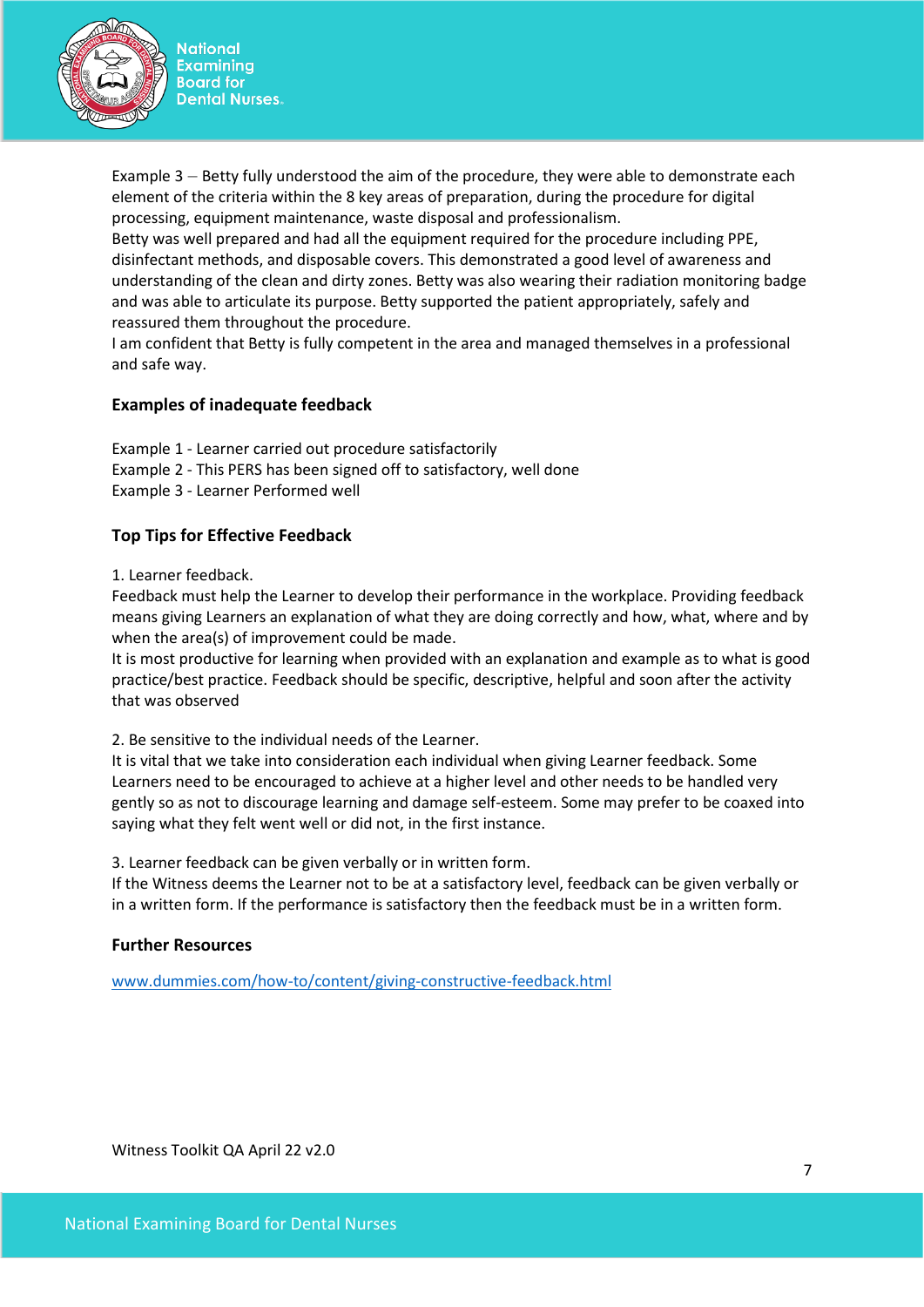

**National Examining Board for Dental Nurses.** 

# **Appendix A**

PERS 4.4 refers to the simulation shown in video 1 - Unit 4 Section 4: Removable Prosthesis Procedure is an example of a Learners account of the completed procedure and outlines the competency framework expected of the Learner.

Witness Checklist to be used in conjunction with training video 1. Witnesses must ensure they consider each element. If there are specific reasons that some of the elements above within preparation, during procedure, for impression stage, for bite stage, for try in stage, for fit stage and professionalism remain unchecked please include extra information below, as a witness, which would justify any unchecked boxes against the competency requirements.

# **UNIT 4.4 Removable Prosthesis Procedure**

| <b>Activity</b>                                                                                                                          | <b>Competent</b> | <b>Not Yet</b><br><b>Competent</b> | <b>Not Applicable</b> |
|------------------------------------------------------------------------------------------------------------------------------------------|------------------|------------------------------------|-----------------------|
| <b>Chairside Support</b>                                                                                                                 |                  |                                    |                       |
| Learner greeted patient<br>appropriately                                                                                                 |                  |                                    |                       |
| Learner provided the patient with a<br>bib and safety glasses                                                                            |                  |                                    |                       |
| Learner aspirated and retracted soft<br>tissues when appropriate                                                                         |                  |                                    |                       |
| Learner followed safe practice<br>procedures throughout                                                                                  |                  |                                    |                       |
| Learner monitored the patient<br>throughout                                                                                              |                  |                                    |                       |
| Learner reassured the patient during<br>the treatment                                                                                    |                  |                                    |                       |
| Learner ensured lab work was made<br>available                                                                                           |                  |                                    |                       |
| Learner gave after care instructions                                                                                                     |                  |                                    |                       |
| Learner arranged follow up<br>appointment                                                                                                |                  |                                    |                       |
| Professionalism                                                                                                                          |                  |                                    |                       |
| Learner demonstrated<br>professionalism in their duties and<br>effective team working towards the<br>delivery of safe and effective care |                  |                                    |                       |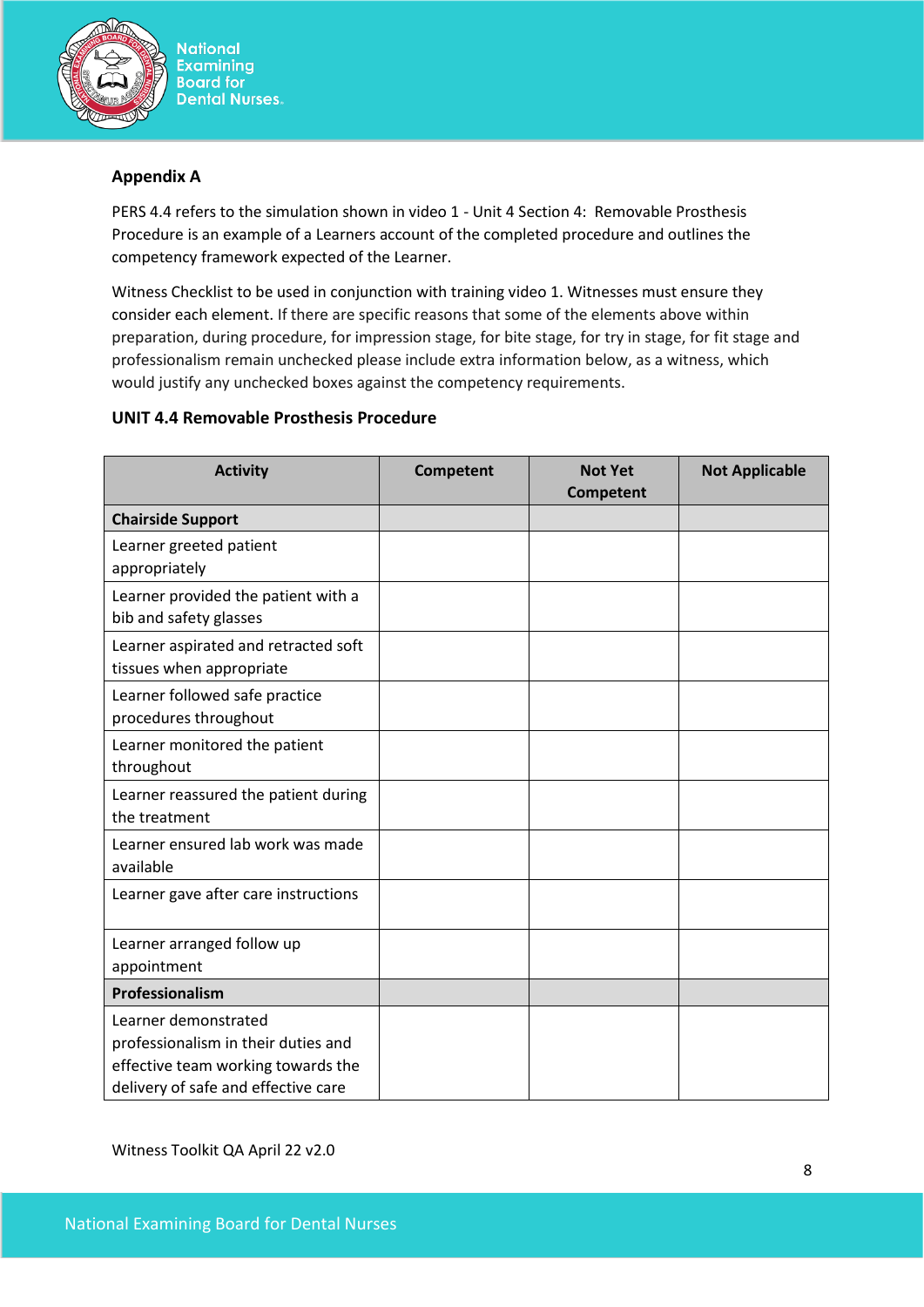

National<br>Examining<br>Board for<br>Dental Nurses

| Learner demonstrated effective<br>clinical decision making throughout<br>the task                                                   |  |  |
|-------------------------------------------------------------------------------------------------------------------------------------|--|--|
| Learner managed themselves and the<br>clinical environment in line with<br>current standards and guidelines                         |  |  |
| Learner demonstrated knowledge<br>and clinical skills appropriate to the<br>patient's condition                                     |  |  |
| Learner communicated<br>appropriately, effectively and<br>sensitively with the patient, their<br>relatives or carers and colleagues |  |  |
| Witness Feedback:                                                                                                                   |  |  |
| <b>Witness Registration Number:</b>                                                                                                 |  |  |
| <b>Witness Signature:</b>                                                                                                           |  |  |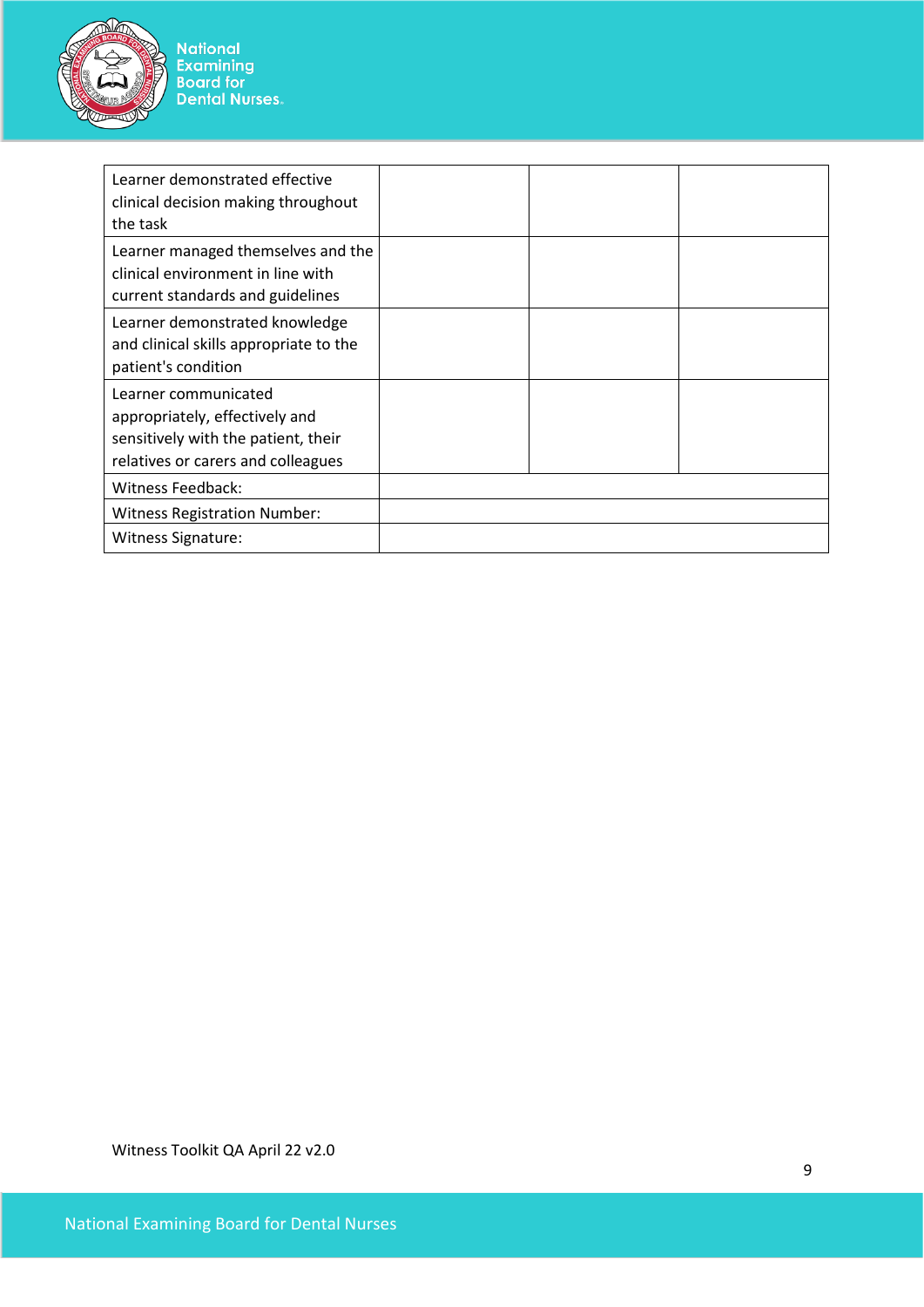

## **Appendix B**

PERS 5.2 refers to the simulation shown in video 2 - Unit 5 Section 2: Local Anaesthetic Procedure is an example of a Learners account of the completed procedure and outlines the competency framework expected of the Learner.

Witness Checklist to be used in conjunction with training video 1. Witnesses must ensure they consider each element. If there are specific reasons that some of the elements above within preparation, during procedure, for impression stage, for bite stage, for try in stage, for fit stage and professionalism remain unchecked please include extra information below, as a witness, which would justify any unchecked boxes against the competency requirements.

## **UNIT 5.2 - Local Anaesthetic Procedure**

| <b>Activity</b>                                                                                                                       | <b>Competent</b> | <b>Not Yet</b><br>Competent | <b>Not Applicable</b> |
|---------------------------------------------------------------------------------------------------------------------------------------|------------------|-----------------------------|-----------------------|
| <b>Chairside Support</b>                                                                                                              |                  |                             |                       |
| Learner greeted patient<br>appropriately                                                                                              |                  |                             |                       |
| Learner provided the patient with a<br>bib and safety glasses                                                                         |                  |                             |                       |
| Learner aspirated and retracted soft<br>tissues when appropriate                                                                      |                  |                             |                       |
| Learner followed safe practice<br>procedures throughout                                                                               |                  |                             |                       |
| Learner monitored the patient<br>throughout                                                                                           |                  |                             |                       |
| Learner reassured the patient during<br>the treatment                                                                                 |                  |                             |                       |
| Learner ensured the patient was<br>clean prior to leaving                                                                             |                  |                             |                       |
| Professionalism                                                                                                                       |                  |                             |                       |
| Learner demonstrated<br>professionalism in their duties and<br>effective team working towards the<br>delivery of safe, effective care |                  |                             |                       |
| Learner demonstrated effective<br>clinical decision making throughout<br>the task                                                     |                  |                             |                       |
| Learner managed themselves and the<br>clinical environment in line with<br>current standards and guidelines                           |                  |                             |                       |